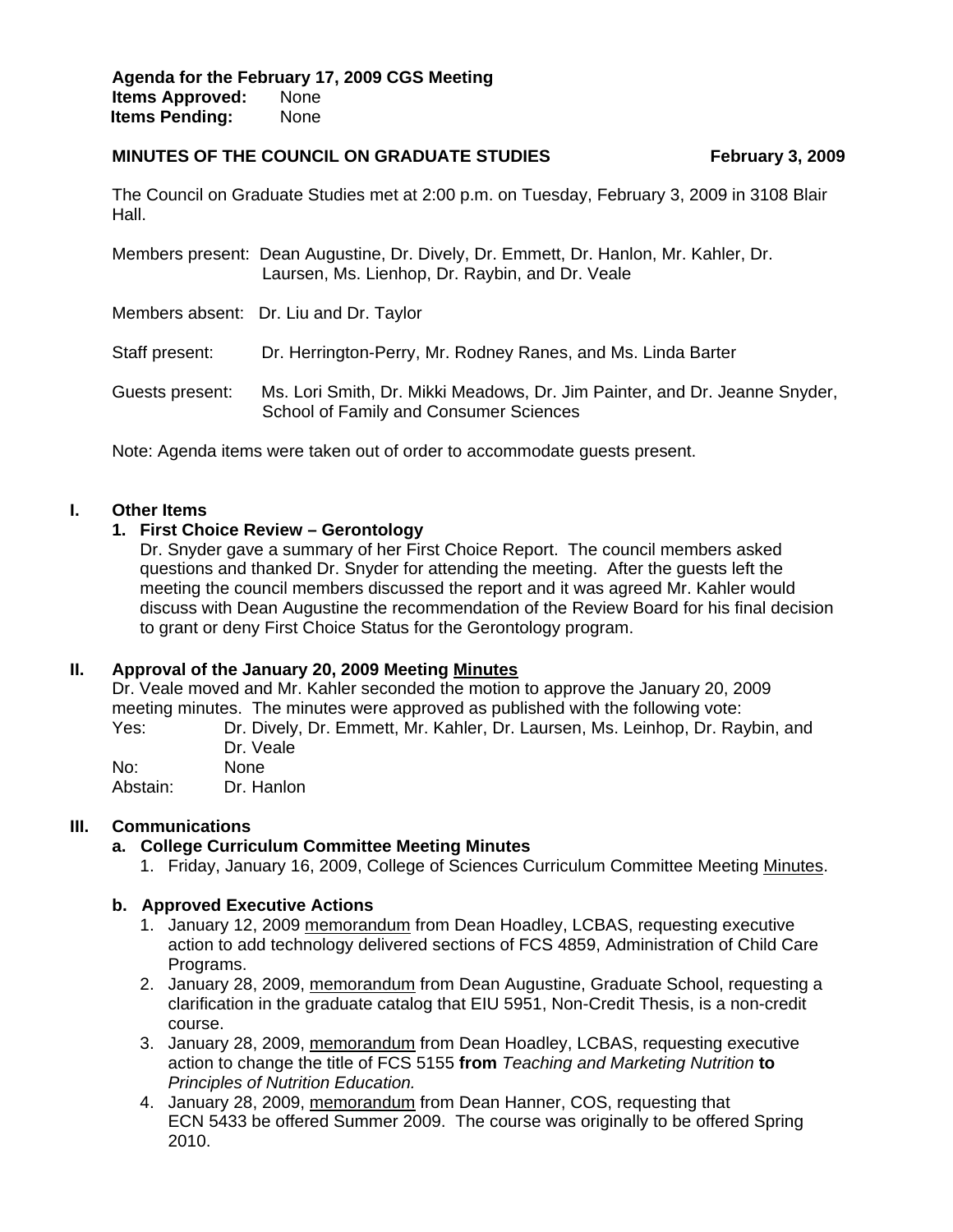#### **IV. Items to be Added to the Agenda**  None

#### **V. Items to be Acted On** None

**VI. Committee Reports** 

1. Enrollment Management – Dean Augustine stated at the last Enrollment Management meeting the topic of discussion was reducing out-of-state tuition. EIU has the highest rate of all Illinois institutions, which reduces the opportunity to recruit international and students from other states.

# **VII. Dean's Report**

2. Capital Campaign Update – EIU had signed an agreement with the consulting firm of Campbell and Company. The project consultant is Bruce Matthews. Dean Augustine stated his Case Statement will be written for student and faculty support through fellowships and awards.

The meeting adjourned at 4:00 p.m. Linda Barter, Coordinator

## **\*\*\*\*\*\*\*\*\*\*\*\*\* ANNOUNCEMENT OF THE NEXT MEETING \*\*\*\*\*\*\*\*\*\*\*\*\* Tuesday, February 17, 2009 \*\*\*\*\*\*\*\*\*\*\*\*\* 3108 Blair Hall \*\*\*\*\*\*\*\*\*\*\*\*\***

# **Approved Executive Actions LCBAS**

## **1. Effective Fall 2009**

1. Add technology-delivered sections of FCS 4859 (Link to the completed technologydelivered questionnaire) See *[Attachment A.](http://www.eiu.edu/~eiucgs/currentagendaitems/Att-A-1-12-09LCBAS.pdf)*

# **2. Effective Fall 2009 - Proposal for Changing the Title of FCS 5155**

| <b>Current Title:</b> | FCS 5155 Teaching and Marketing Nutrition         |
|-----------------------|---------------------------------------------------|
| <b>New Title:</b>     | <b>FCS 5155 Principles of Nutrition Education</b> |

The course will stay the same with only the name change. Students have expressed a concern that they are not aware of the nutrition education component of our program. This course actually focuses on nutrition education but the name change would make that fact more obvious to the students.

## **Graduate School**

## **1. Effective Spring 2009 - To clarify in the graduate catalog that this is a non-credit course**.

EIU 5951. Non-credit Thesis. (0-0-0) The purpose of this course is to allow a graduate student to remain continuously enrolled as an auditor and access services required to complete the thesis after completing the maximum number